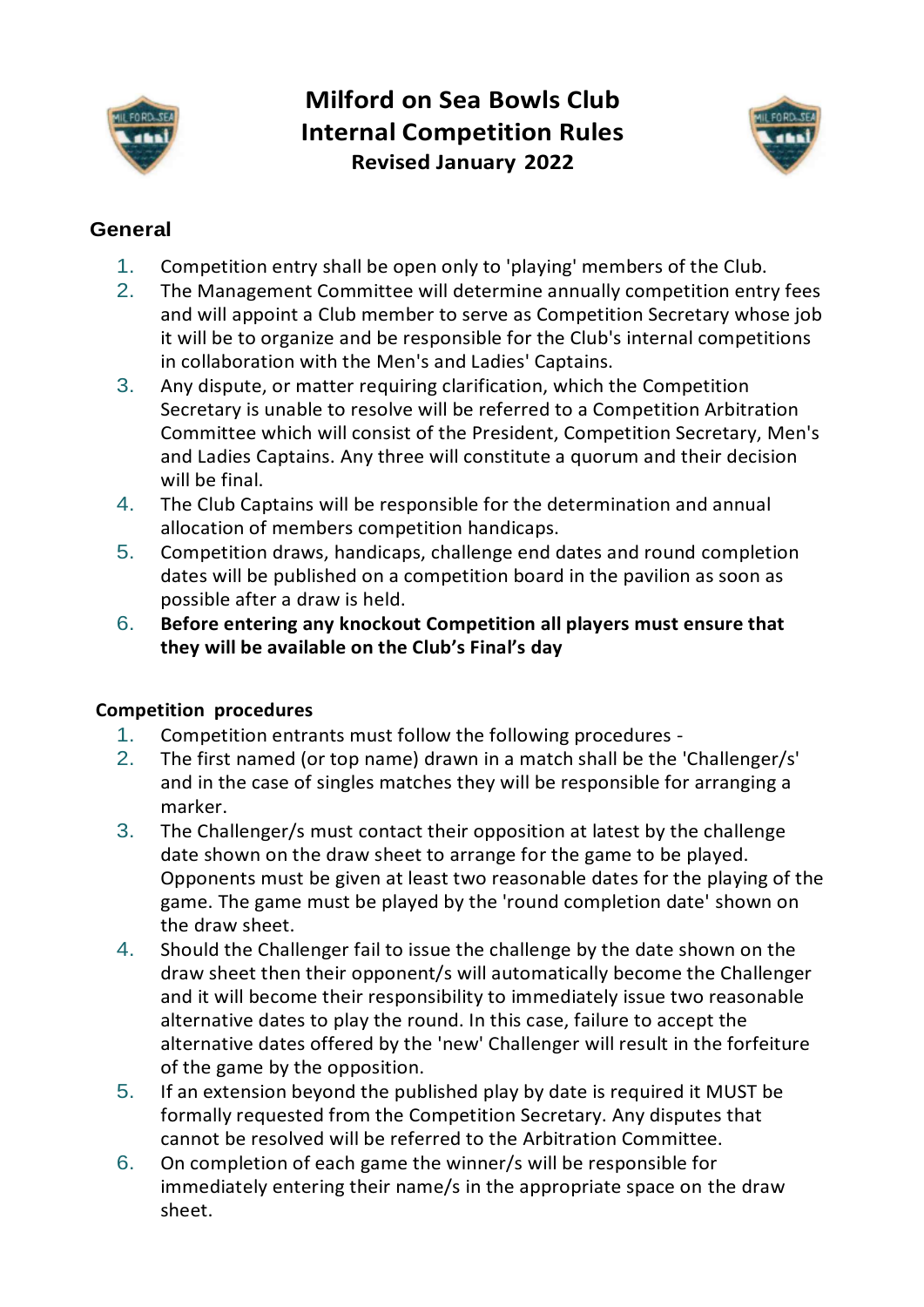- 7. Other than in the case of illness or other unavoidable circumstances agreed by the Competition Secretary and/or Competition Arbitration Committee, failure to comply with competition procedures and other Club rules in force will result in forfeiture of games, and further action as deemed appropriate by the Competition Arbitration Committee which could include but not limited to suspension from further competitions will be considered.
	- 8. Any final due to be played on Final/s Day must be played on scheduled day, or rescheduled day in the case of inclement weather, unless otherwise arranged with the Competitions Secretary. In the case of illness / injury we will try and reschedule.
	- 9. Competitors entry fees for all competitions must be paid prior to their name being entered into any draw.
	- 10. For Handicap Competitions ie Adey Plate and Young Cup the handicap difference will be applied to the scorecards before the start of the game

#### **Substitutes:**

Singles Competitions: No substitutes will be allowed.

Pairs Competitions: (drawn or arranged):

The players shown on the draw sheet will comprise the team. In the event of a member of that team having to withdraw through illness or any other unavoidable reason prior to the completion of the first round, then, subject to the agreement of the Competition Secretary, a substitute of comparable ability will be allowed. In the case of drawn pairs, the substitute player will be selected by the Competition Secretary. A substitute player must continue as part of that team throughout the rest of the competition. The substitute may not be a player who has already played in a team which has been knocked out of that competition. Withdrawal of a player from a team after completion of the first round will result in the team having to withdraw from the competition.

Triples Competitions (drawn or arranged):

The players shown on the draw sheet will comprise the team. In the event of a member of that team having to withdraw through illness or any other unavoidable reason prior to the completion of the first round then, subject to the agreement of the Competition Secretary, a substitute of comparable ability will be allowed. Following agreement of a substitute that player must continue as part of that team throughout the rest of the competition. The substitute may not be a player who has already played in a team which has been knocked out of that competition. Substitutes will not be permitted after completion of the first round. In the event of a team being unable to field 3 players in any round this will result in the team having to play a crippled rink. In such a case the full triple will play 2 woods each and the defaulting team will play 3 woods each and forfeit 1/3 of their score. In the event of a team being unable to field two players in any round then the game must be conceded to the opposition.